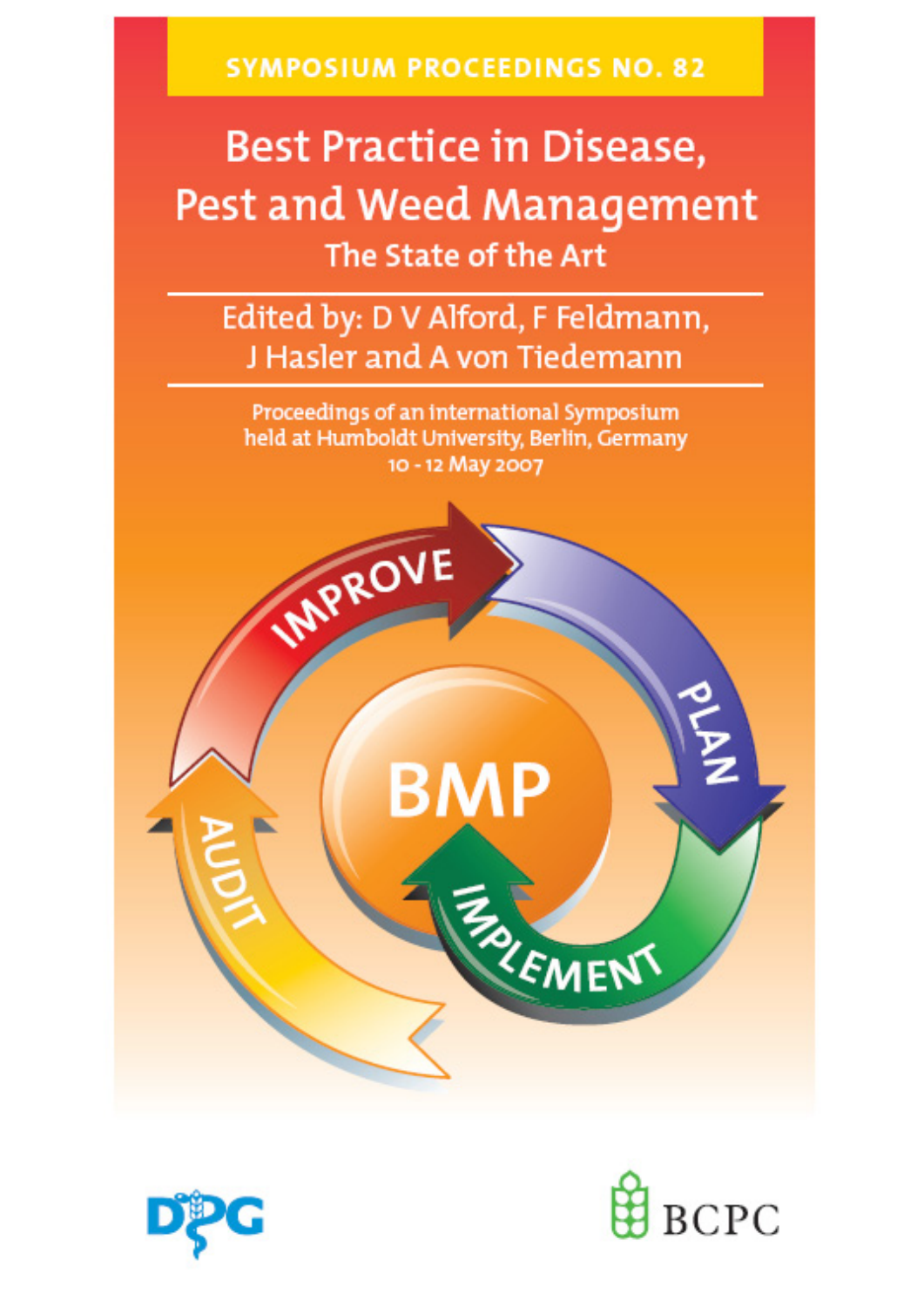## **Determination of water extractable deltamethrin metabolites in different kinds of tea and non-extractable residues in tea**

A Klimusch *SOFIA GmbH, Rudower Chaussee 29, 12489 Berlin, Germany Email: aklimusch@sofia-gmbh.de* 

C Norr *BBA, Koenigin-Luise-Strasse. 19, 14195 Berlin, Germany* 

C Büttner, W Pestemer *Humboldt University Berlin, Invalidenstrasse. 42, 10115 Berlin, Germany* 

## **INTRODUCTION**

Synthetic pyrethroids are a class of widely used insecticides that have relatively low mammalian toxicities and reasonably short lifetimes in the field. Therefore, the European authority allows countries to use synthetic pyrethroids in tea crops cultivated for the European market (Anonymous, 2004; 2005). However, so far, there have been no studies of the metabolic fate of deltamethrin in tea plants. The aim of this study was to find out which metabolites of deltamethrin are present in tea infusions.

#### **METHODS**

With a metabolism study of 14C-deltamethrin we examined its major pathways in tea plants grown under greenhouse conditions. After optimizing application, the treated tea plants were grown-on for three months. Sampling took place every second week following the application. The degradation of deltamethrin in this study was prolonged by a 'waiting period' of 26 days, owing to greenhouse conditions. The most important process in the deltamethirn degradation is the cleavage of the ester group in the middle of the pyrethroid molecule. The most important of metabolites are 3-PBA, 3Br2CA, their mono- and diglucosidic conjugates and 3-PBAld.

Another main point of this study was the investigation of the migration of water-soluble metabolites, and conjugated and free residues into the tea infusion. Different kinds of tea were produced from the treated plant materials. These teas and their infusions were analyzed for deltamethrin residues and metabolites. After the concentration of these conjugates and free metabolites with SPE, we isolated fractions of free and conjugated metabolites. Conjugated metabolites could be broken with the use of ß-glucosidase. We measure amounts of these aglucons and free metabolites with GC-MS/MS after methylation with diazomethan. In this part of work we could show differences in the distribution of the metabolites in different kinds of tea.